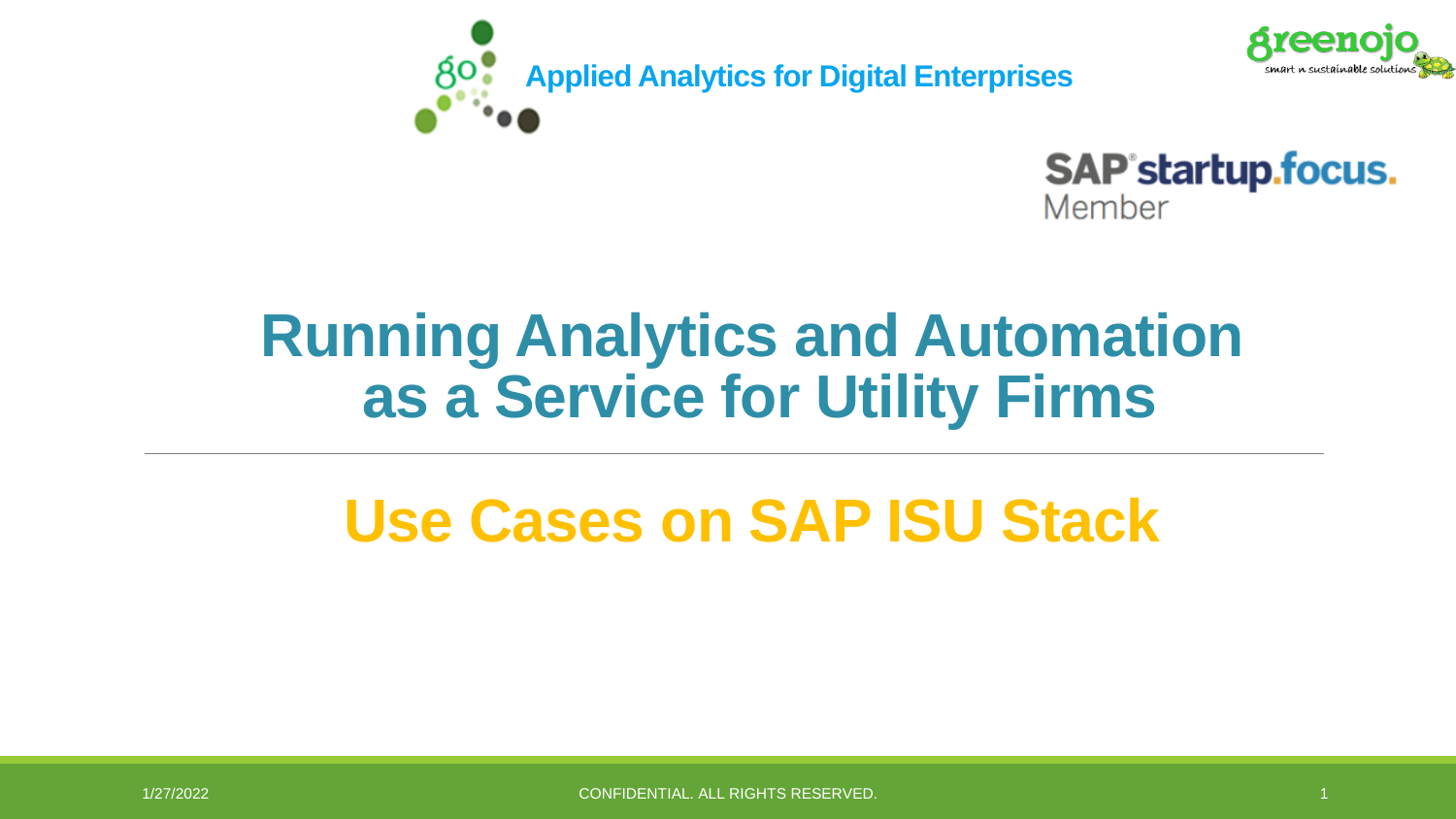

### Utility Analytics (Retail and Customer Services)

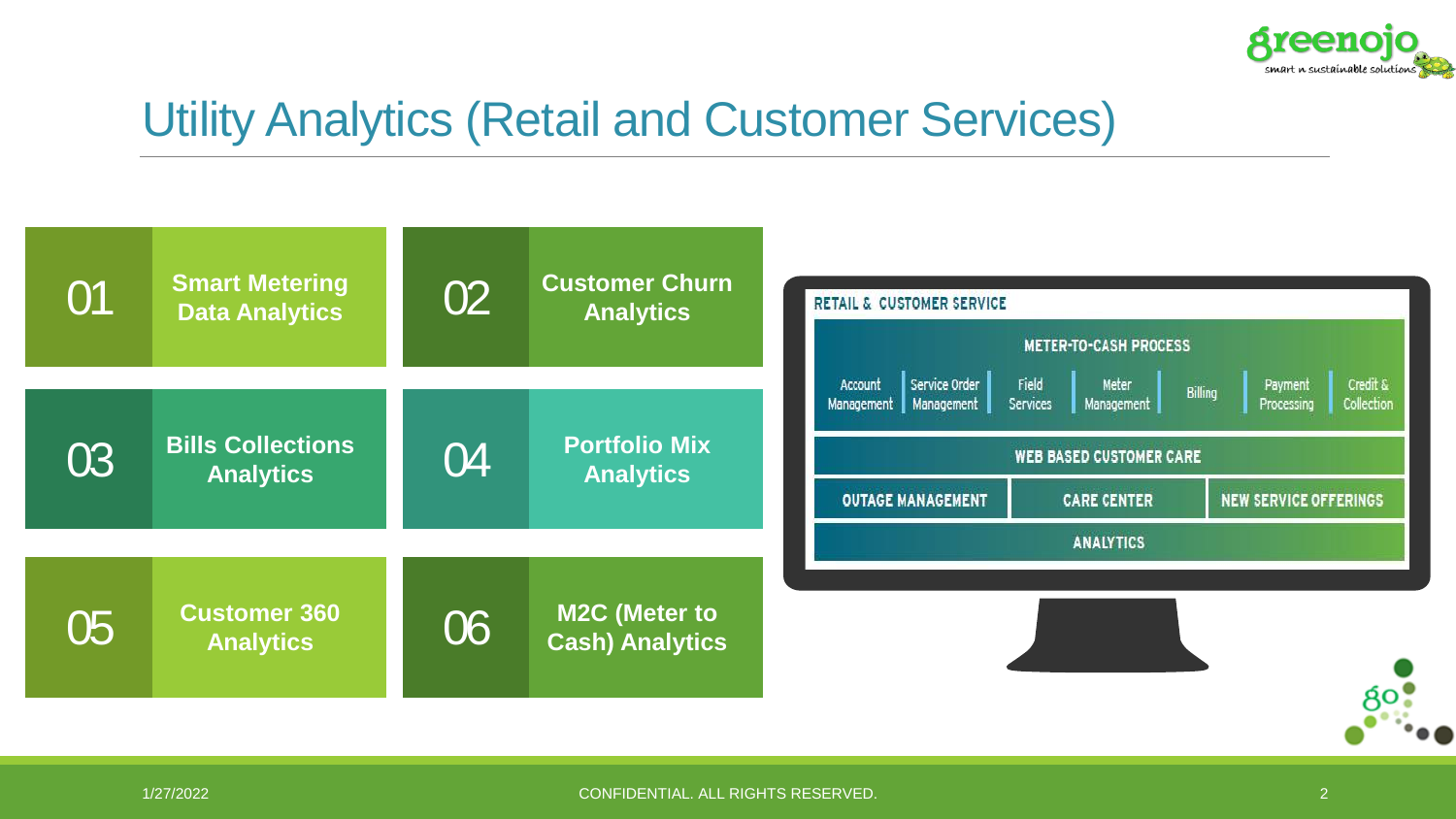

# Strategic Priorities in Utility LOBs



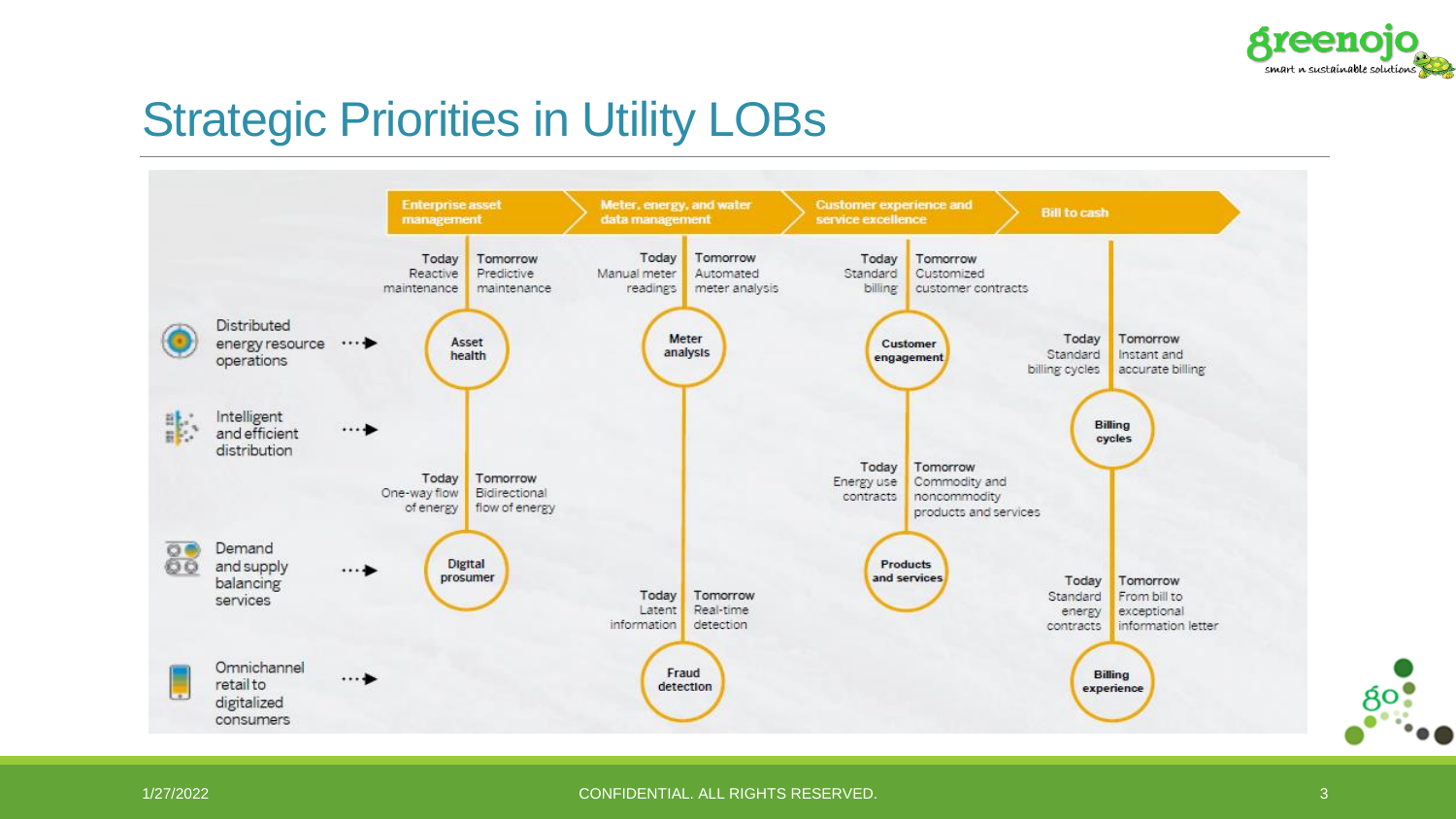

# Strategic Priorities in Utility Maturity Framework

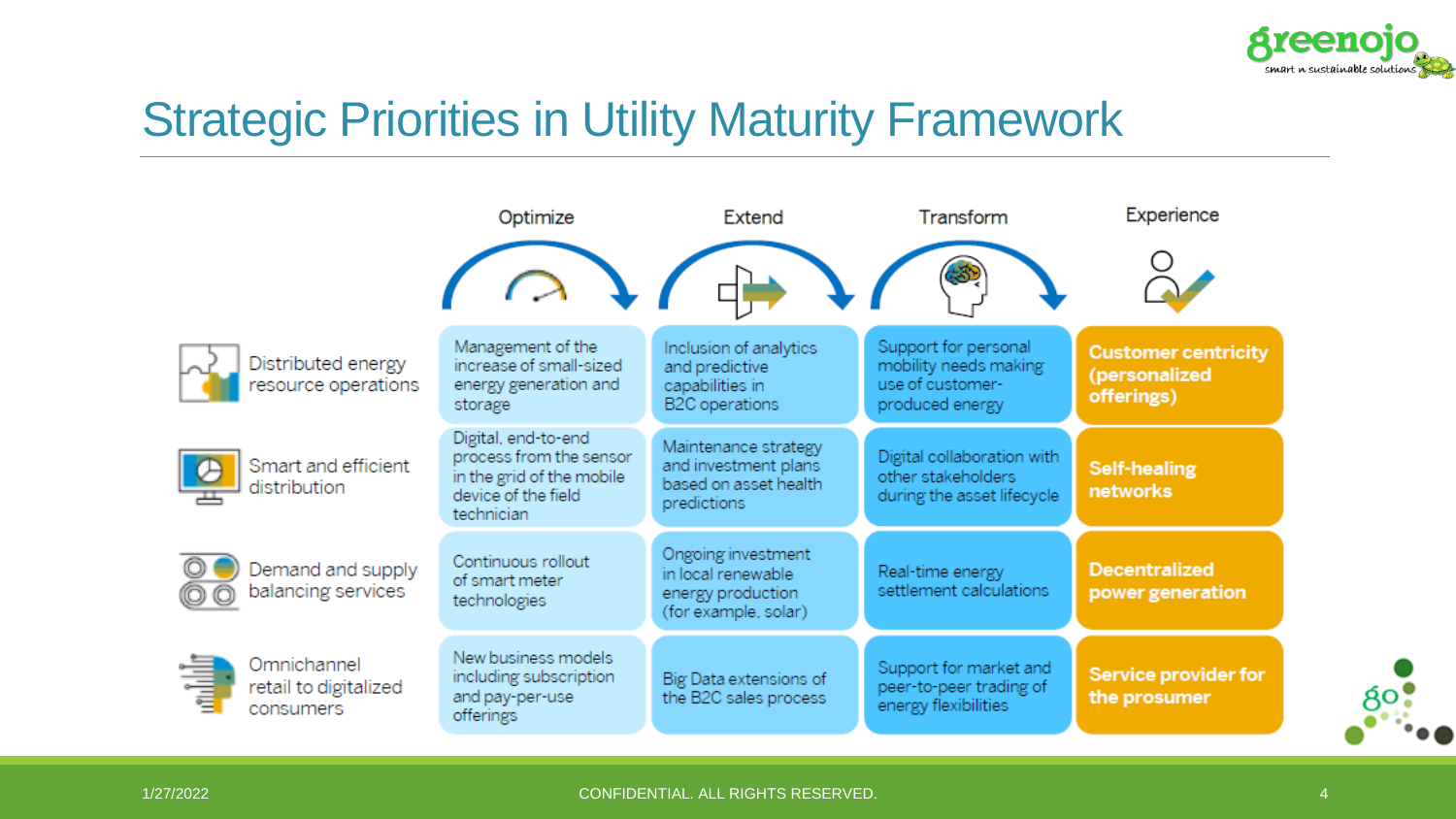

### Analytics Use Cases for Utility Firms

#### **Financial Performance:**

General assessment of financial performance as information to the management board - based on P&L, investments, and account positions.

#### **Revenue Assurance:**

Analyze the liquidity trend: Contract Accounts DSO & Overdue Items (from FI-CA). Billed/unbilled revenue (from IS-U Sales Statistics).

#### **Customer Engagement:**

Analyze customer activities (from IS-U Partner Contacts) and sentiments (from SAP Marketing). Report on payment behavior and dunning activities (from FI-CA).

#### **Renewable Energy:**

Analyze contracts and billed/unbilled revenue for renewable products to see how well the initiative is received in the market.

#### **Capital & STO Projects:**

Investment Decisions for Capital and STO (Shutdowns, Turnarounds, and Outages) projects. Analyze portfolio items and financial plans.

**Human Resources:** Overview of the most important HR topics, including Recruitment.

#### Environment, Health & Safety:

Report on current status on incidents, near misses and safety observations including root causes and areas of concern. Report on Greenhouse Gas Emissions.



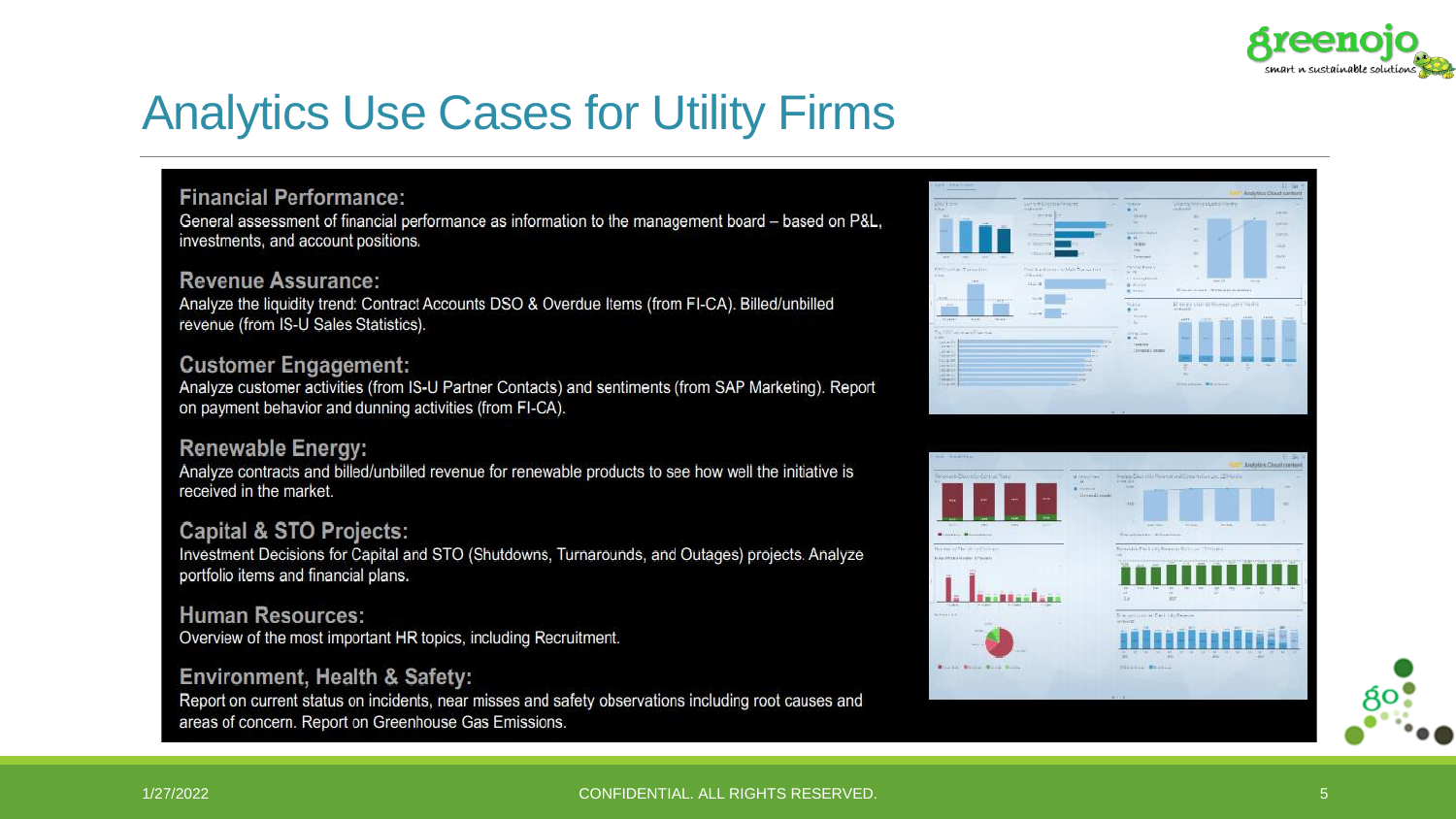

### SAP Analytics on Cloud

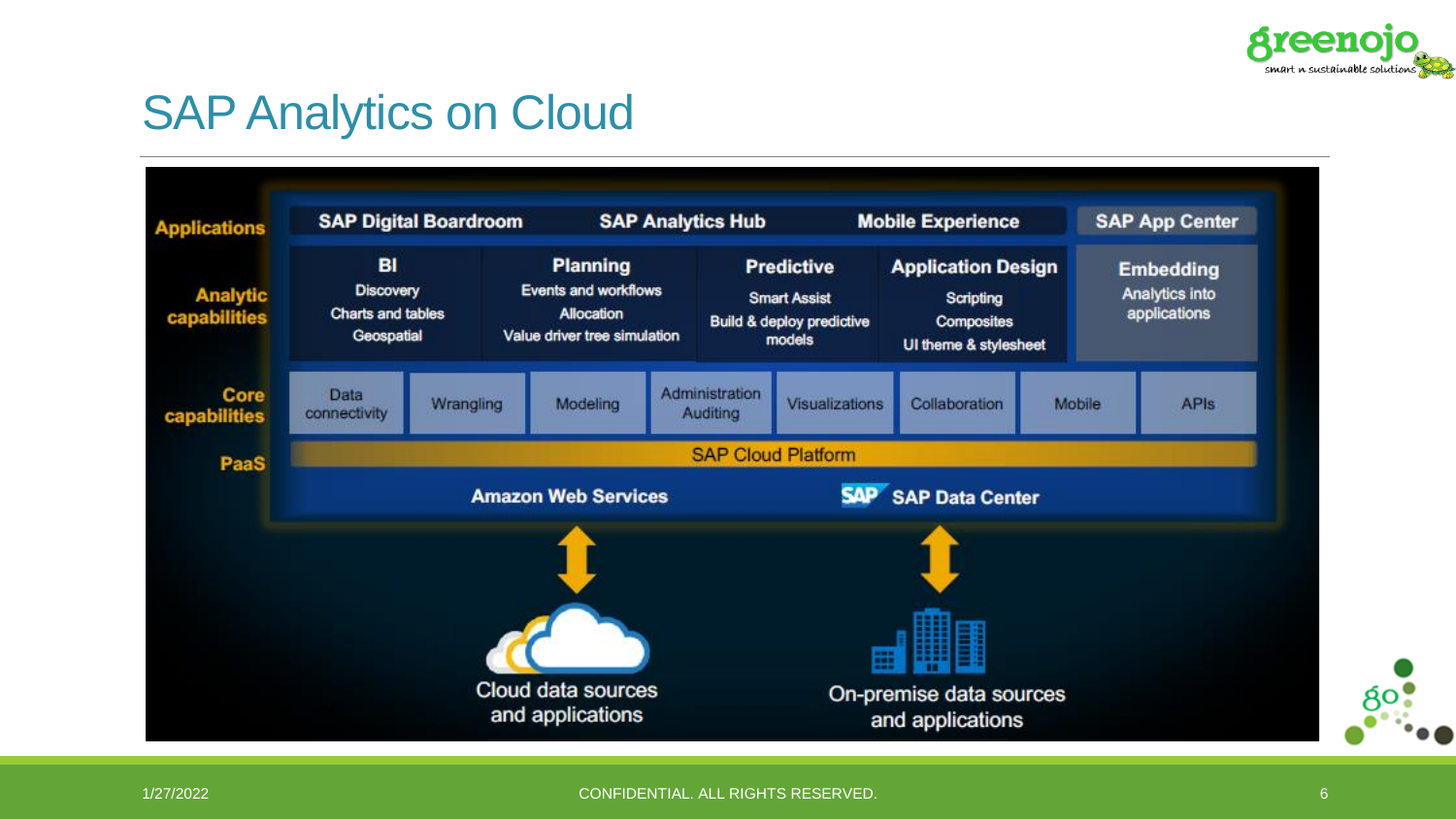

### How we leverage SAP Analytics for our E&U Clients

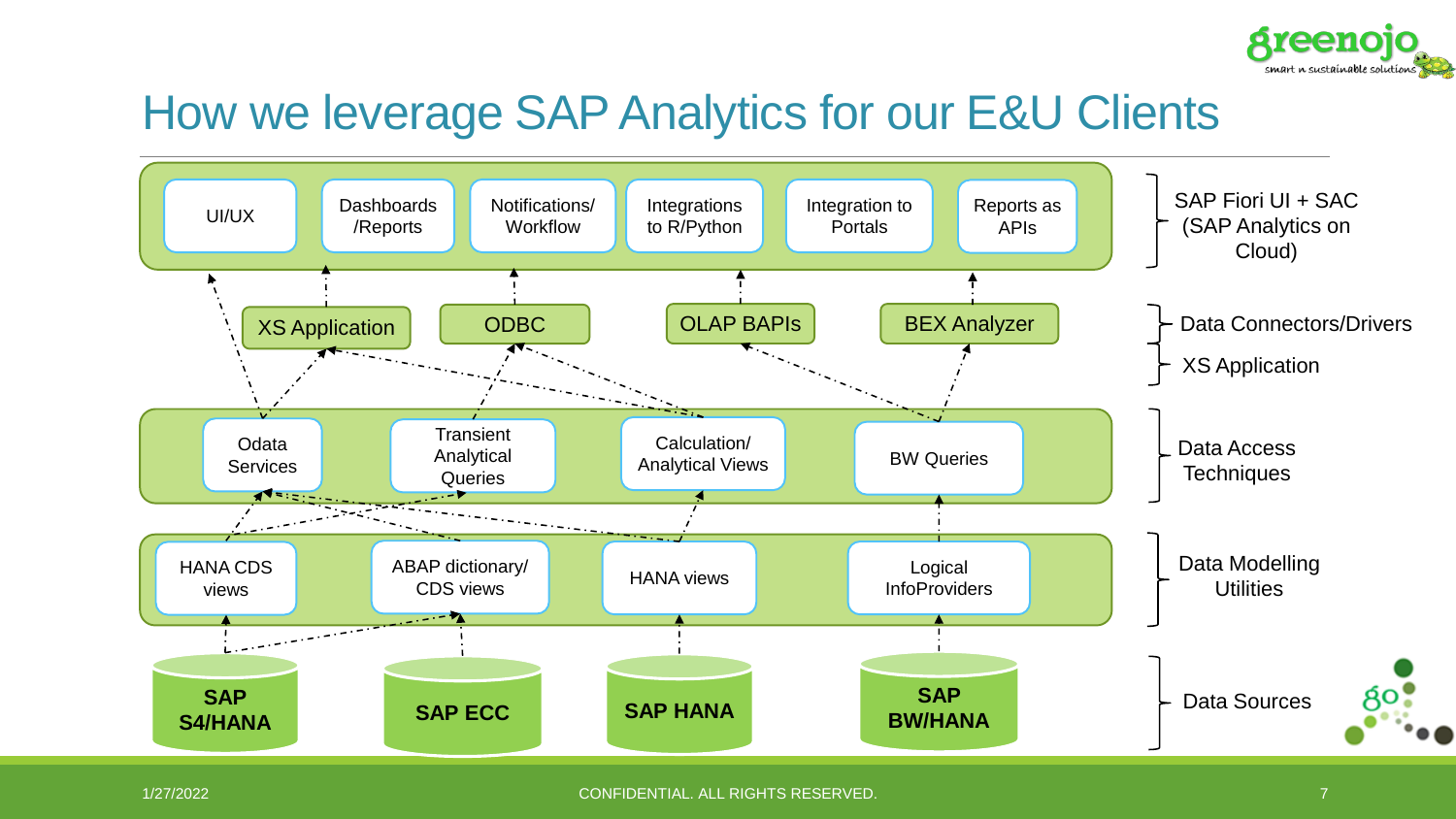

# Our Services on top of SAP ISU and S4/HANA

| <b>Automation</b>                                                                                                                                                                                                                                                                                                         | <b>Analytics</b>                                                                                                                                                                                                                                                                                                                                                            | Al                                                                                                                                                                                                                                                                                                                                                       | <b>RPA</b>                                                                                                                                                                                                                              |
|---------------------------------------------------------------------------------------------------------------------------------------------------------------------------------------------------------------------------------------------------------------------------------------------------------------------------|-----------------------------------------------------------------------------------------------------------------------------------------------------------------------------------------------------------------------------------------------------------------------------------------------------------------------------------------------------------------------------|----------------------------------------------------------------------------------------------------------------------------------------------------------------------------------------------------------------------------------------------------------------------------------------------------------------------------------------------------------|-----------------------------------------------------------------------------------------------------------------------------------------------------------------------------------------------------------------------------------------|
| $\triangleright$ Real-time asset health<br>status and<br>failure prediction<br>≻Generate 360-degree<br>view of the customer<br>profitability and brand<br>loyalty<br>≻Develop Customer<br><b>Risk Scores from Call</b><br><b>Transaction Reports,</b><br><b>Customer Complaints</b><br>& Satisfaction Surveys<br>from CRM | $\triangleright$ Analyze mean load by<br>each of your customer<br><b>industries</b><br>$\triangleright$ Analyze<br>daily/weekly/monthly<br>seasonality's pattern<br>for each of your<br>customer industries<br>$\triangleright$ Analyze the<br>load/demand trends<br>vs. the building size of<br>your consumers<br>▶ Predict Customer<br>Churns from various<br>data points | $\triangleright$ Forecast the<br>load/demand for each<br>cluster of your<br>consumers<br>> Predict daily/<br>weekly/monthly<br>profiles of aggregate<br>consumption<br>≻Predict energy<br>consumption<br>variations vs.<br>temperature/applied<br>tariff rates/tariff plans<br>$\triangleright$ Prediction of<br>residential electricity<br>bill amounts | $\triangleright$ Bots managing M2C<br>(Meter to Cash)<br>operations in sub-<br>process areas such as<br>- Meter Data<br><b>Management, Billing</b><br>and Credit/Collections<br><b>≻Collections Patterns</b><br>from Debt<br>Management |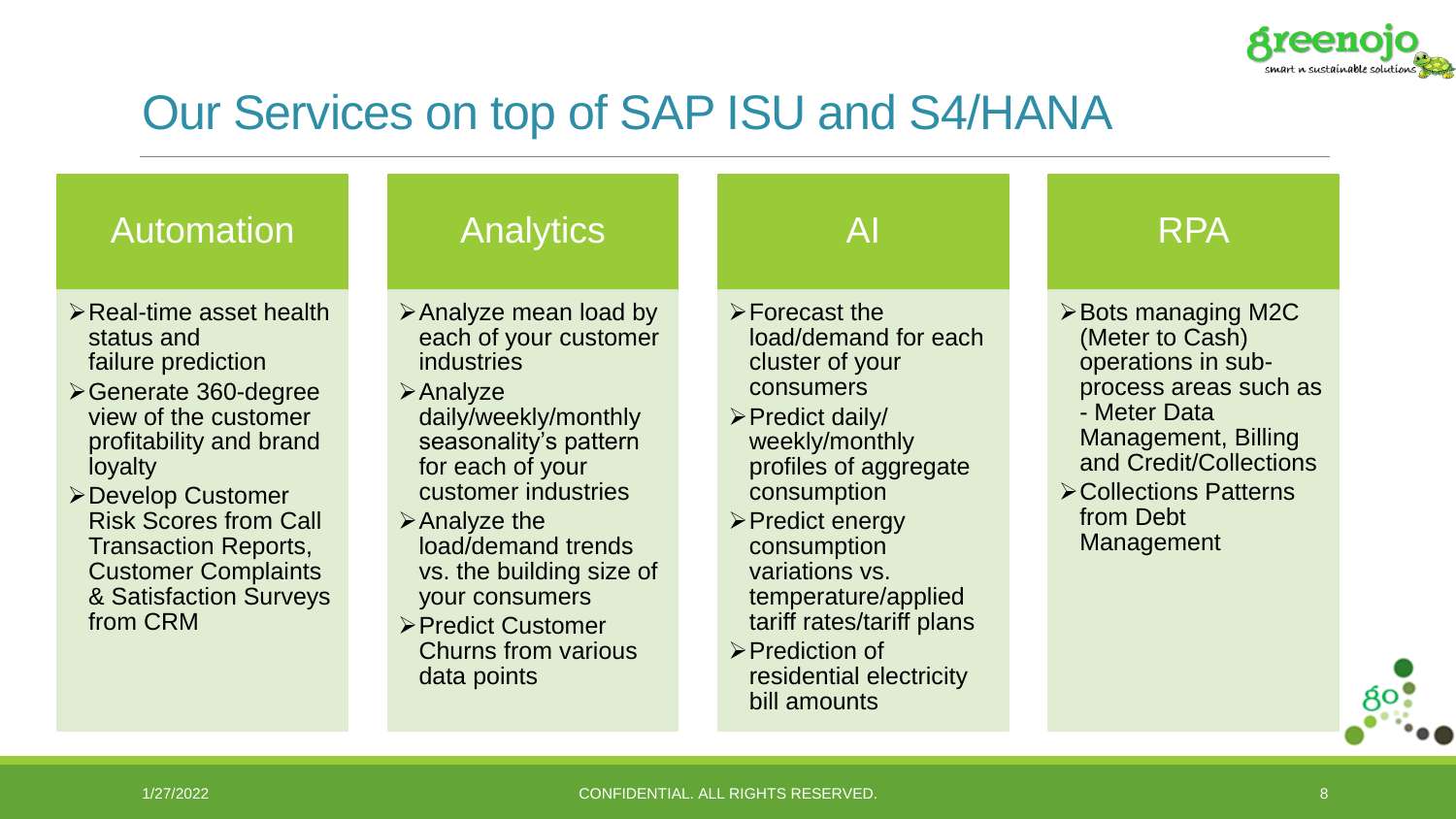

# SAP Analytics Services for our E&U Clients

| <b>Analytics Readiness</b>                                                           |                                                       |                                                                   |  |
|--------------------------------------------------------------------------------------|-------------------------------------------------------|-------------------------------------------------------------------|--|
| a) Digital Assessments<br>b) Roadmaps for Enterprise                                 | <b>Analytics Design</b>                               |                                                                   |  |
| Adoption                                                                             | a) Integration with on-<br>premise/cloud data sources | <b>Analytics Implementation</b>                                   |  |
| c) Migration feasibility from<br>other BI products<br>d) POCs and Pilot Projects for | b) Operational Reporting from<br>SAP ECC/S4/HANA      | a) Integration with SAP<br>applications                           |  |
| Analytics use cases                                                                  | c) Build Analytics to embed on<br>SAP apps            | b) Configuration to connect with<br>cloud/on-premise data sources |  |
|                                                                                      |                                                       | c) Visualization and Data<br><b>Discovery</b>                     |  |
|                                                                                      |                                                       | d) User Enablement                                                |  |
|                                                                                      |                                                       |                                                                   |  |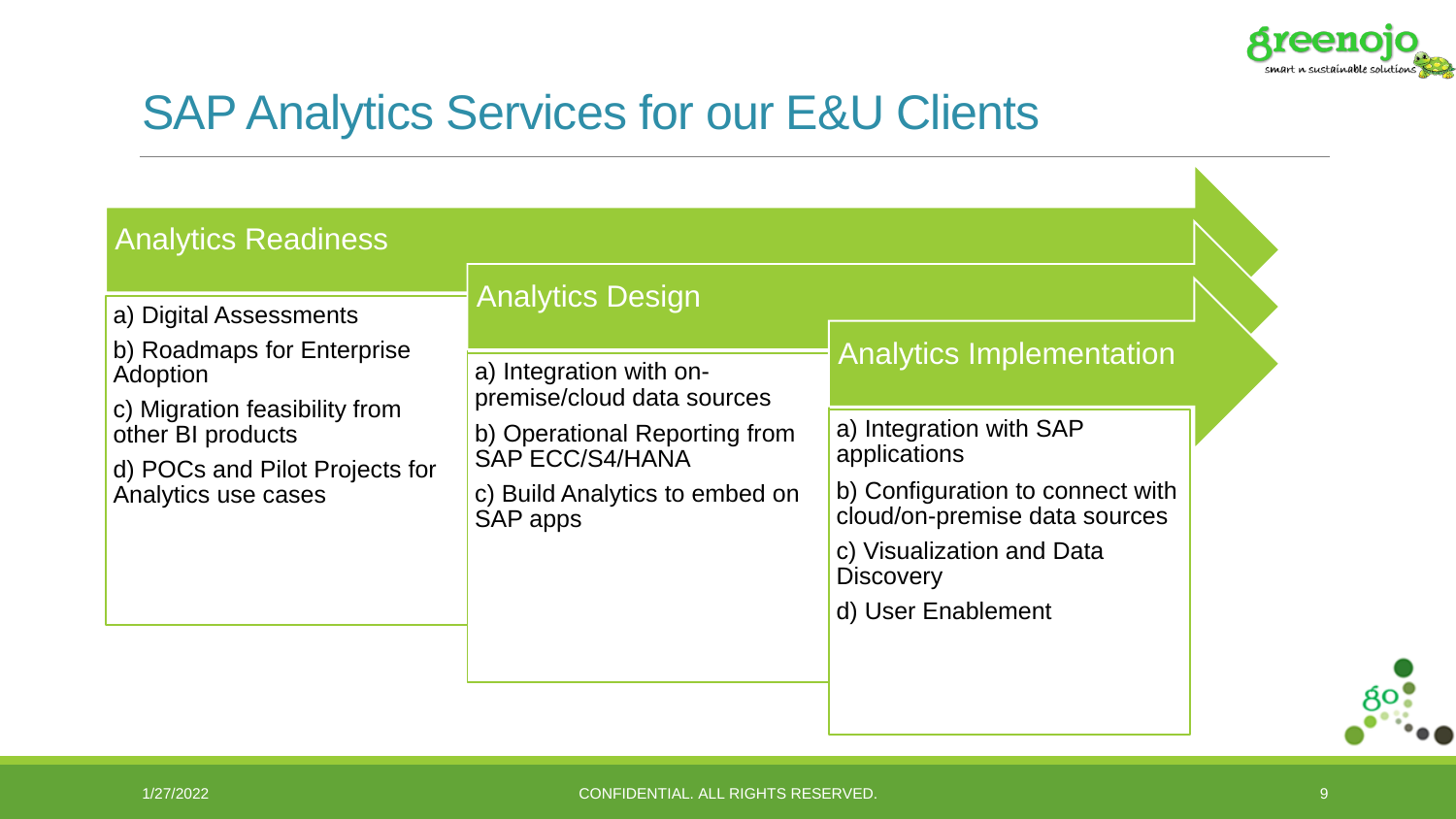

## M2C\* on SAP IS-U (in a box) *Meter-to-Cash from a Business Process Perspective*

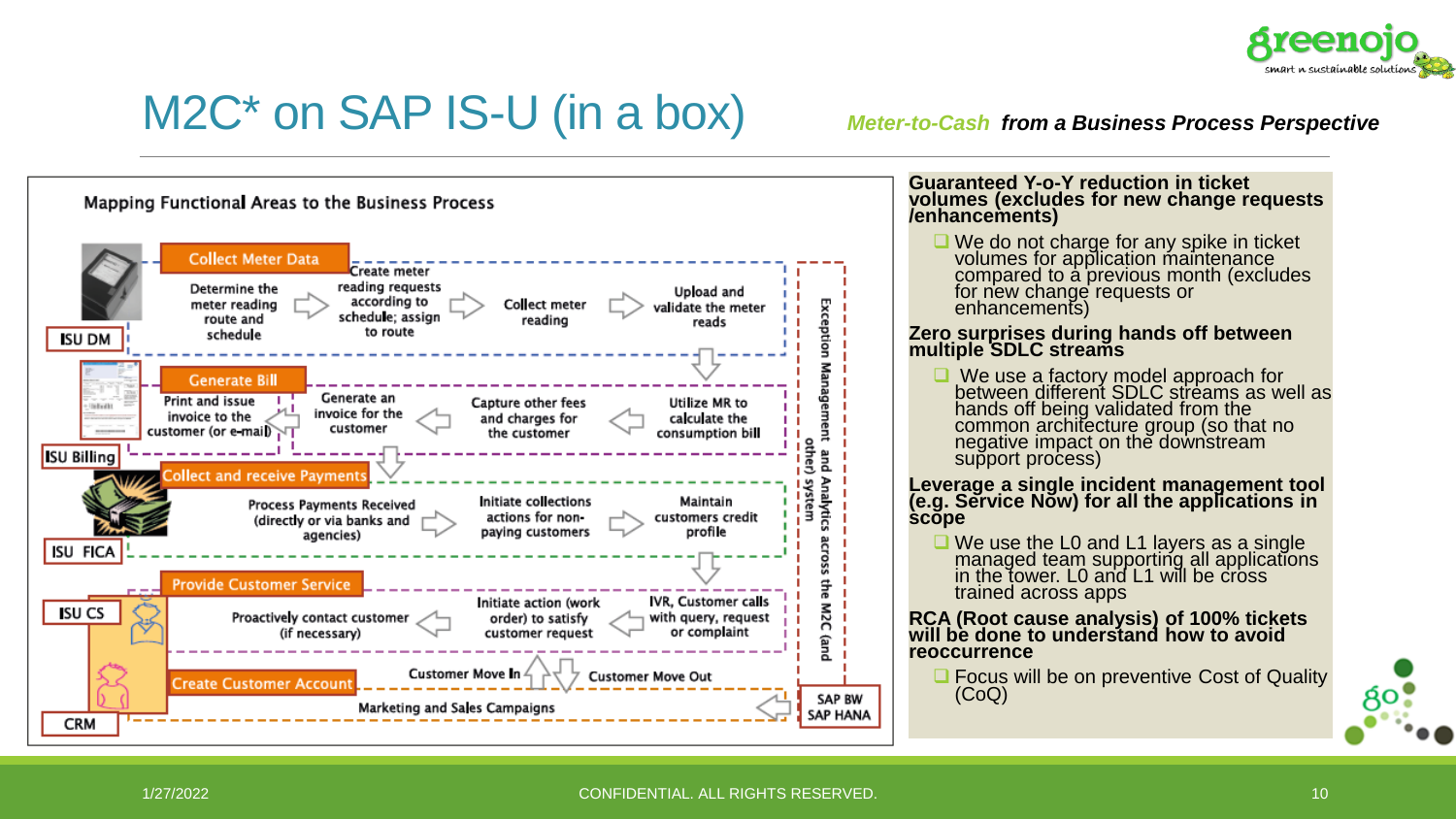

### M2C (Meter to Cash) KPIs Analytics - Use Case #1

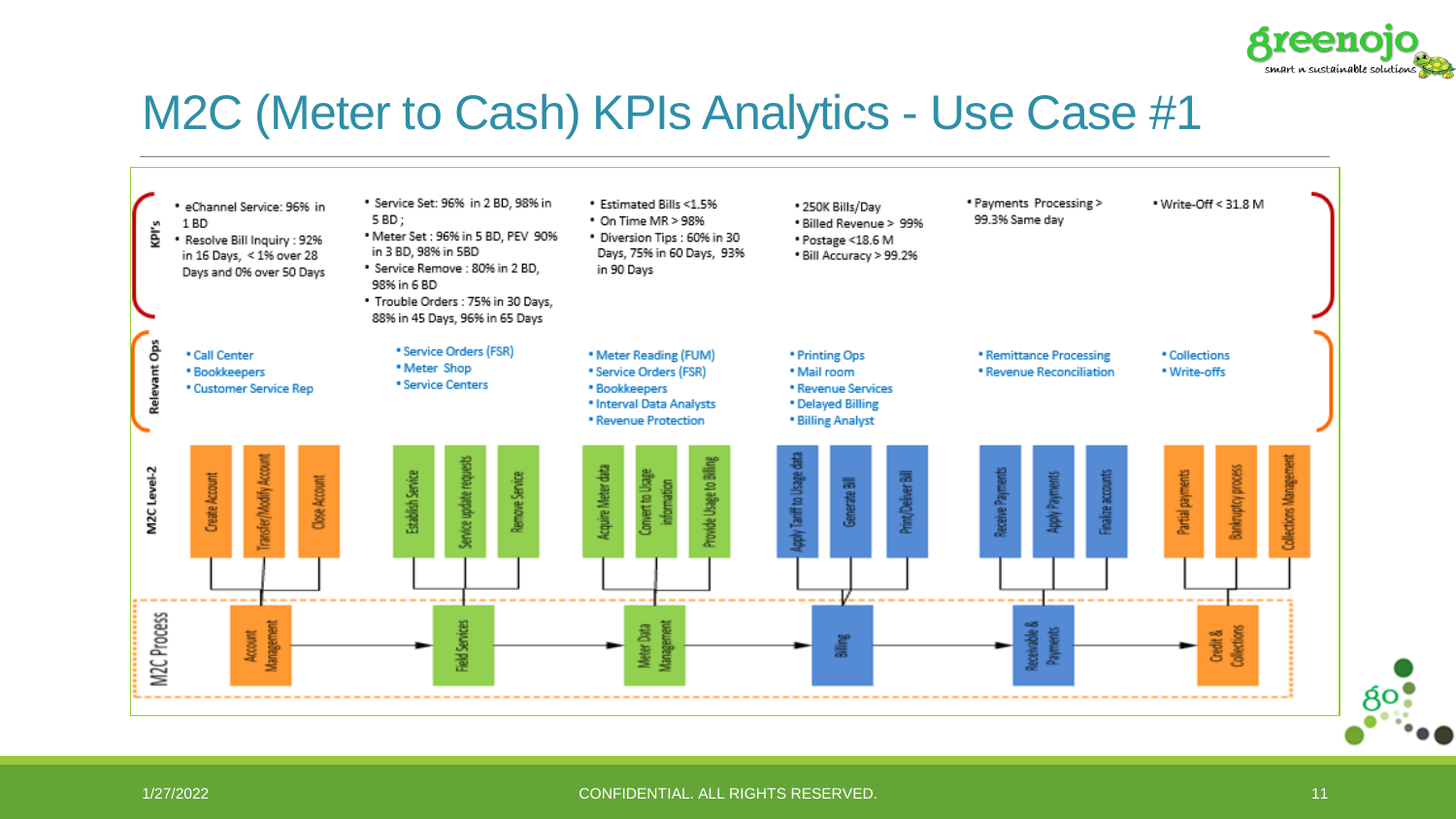

### **Smart Metering Data Analytics**

- Analyze mean load by each of your customer industries
- Analyze daily/weekly/monthly seasonality's pattern for each of your customer industries
- Analyze the load/demand trends vis-à-vis the building size of your consumers
- Forecast the load/demand for each cluster of your consumers
- Generate daily/weekly/monthly profiles of aggregate consumption
- **Energy consumption variations vis-à-vis** temperature/applied tariff rates/tariff plans
- **•** Prediction of residential electricity bill amounts





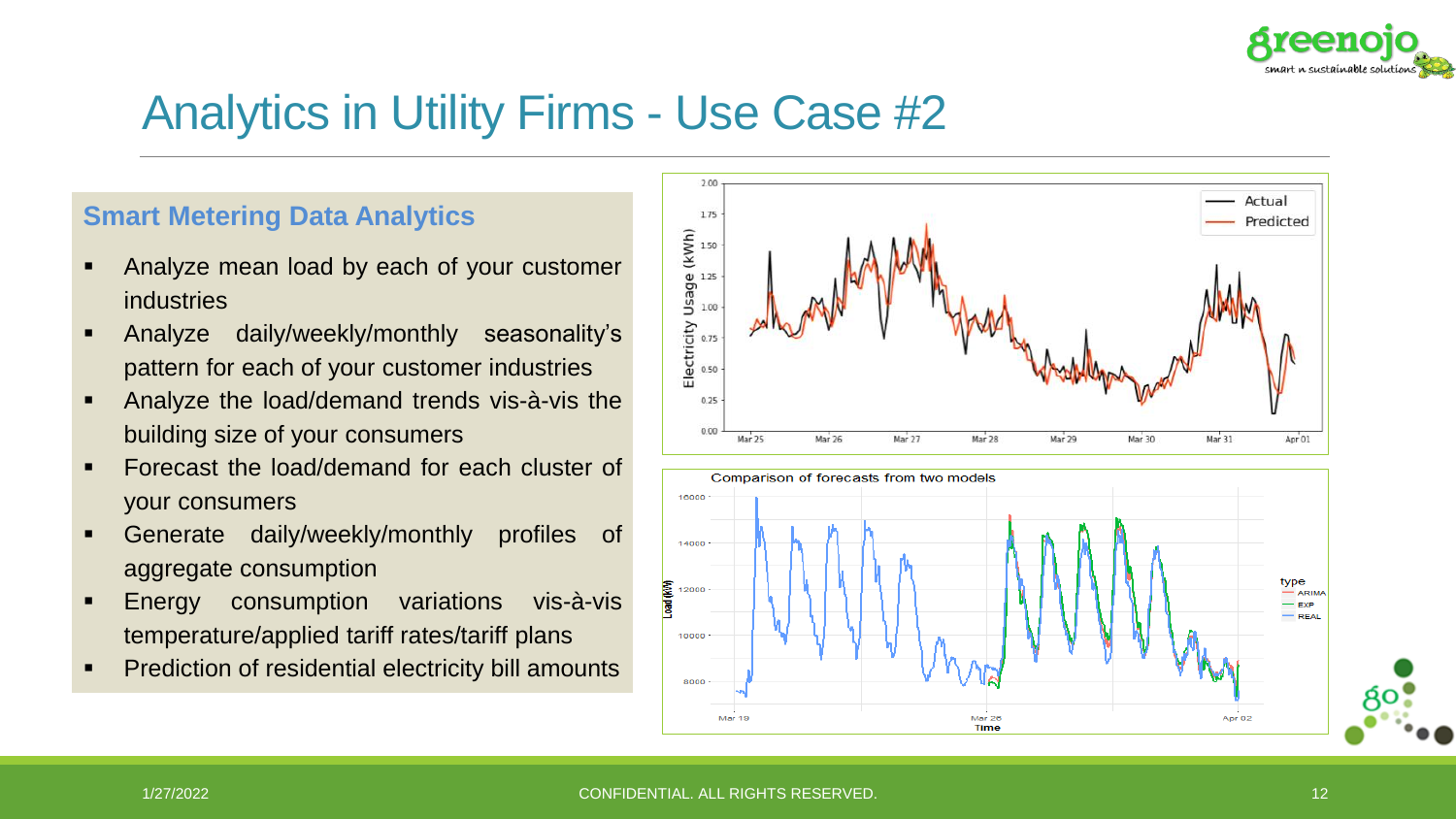

### **Tariff Analytics** *(Tariff Rates and Tariff Plans Impact on Energy Consumption)*

- **EXEC** Analyze energy consumption variation with respect to –
	- **Temperature**
	- Applied tariff rates
	- Different tariff plans(Std./DToU)
	- Customer segmentation/classification
- Different tariff plans were introduced in one of the key markets in Europe to reduce overall energy consumption.
- **Dynamic Time of Use (DToU) plan provided** users with different tariff rates(high/normal/low prices) so that subscribers could effectively plan their energy usage, thereby, reducing their overall consumption.

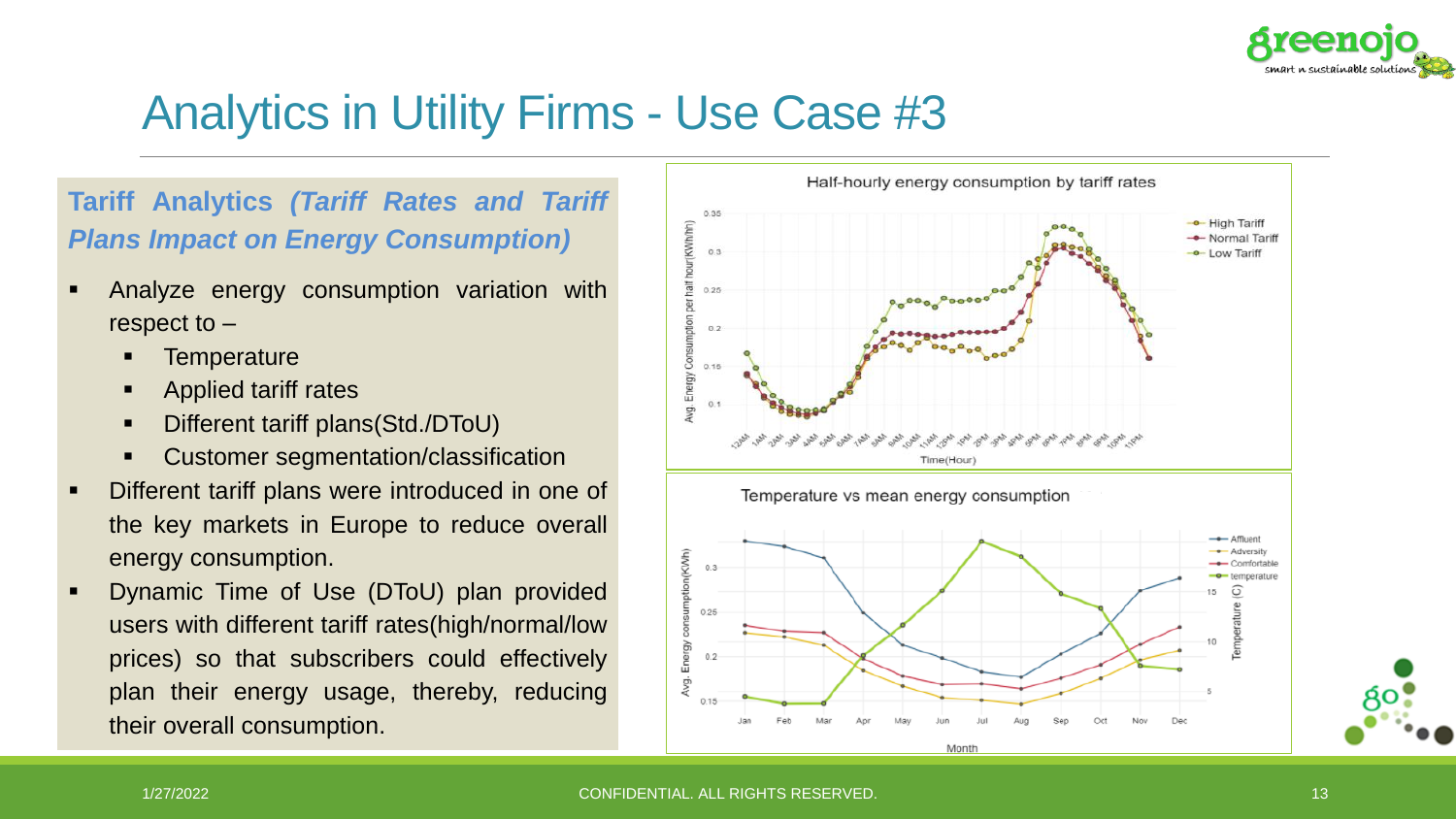

### **Customer Churn Analytics**

- Develop an attrition model to predict probability of churn of a given customer and extract underlying patterns
- Analyze the buying intent of current customers and alert when a customer is indicative of a high intent of defection.
- **■** Monitor at-risk customers with ongoing behavior and alert sales/marketing teams



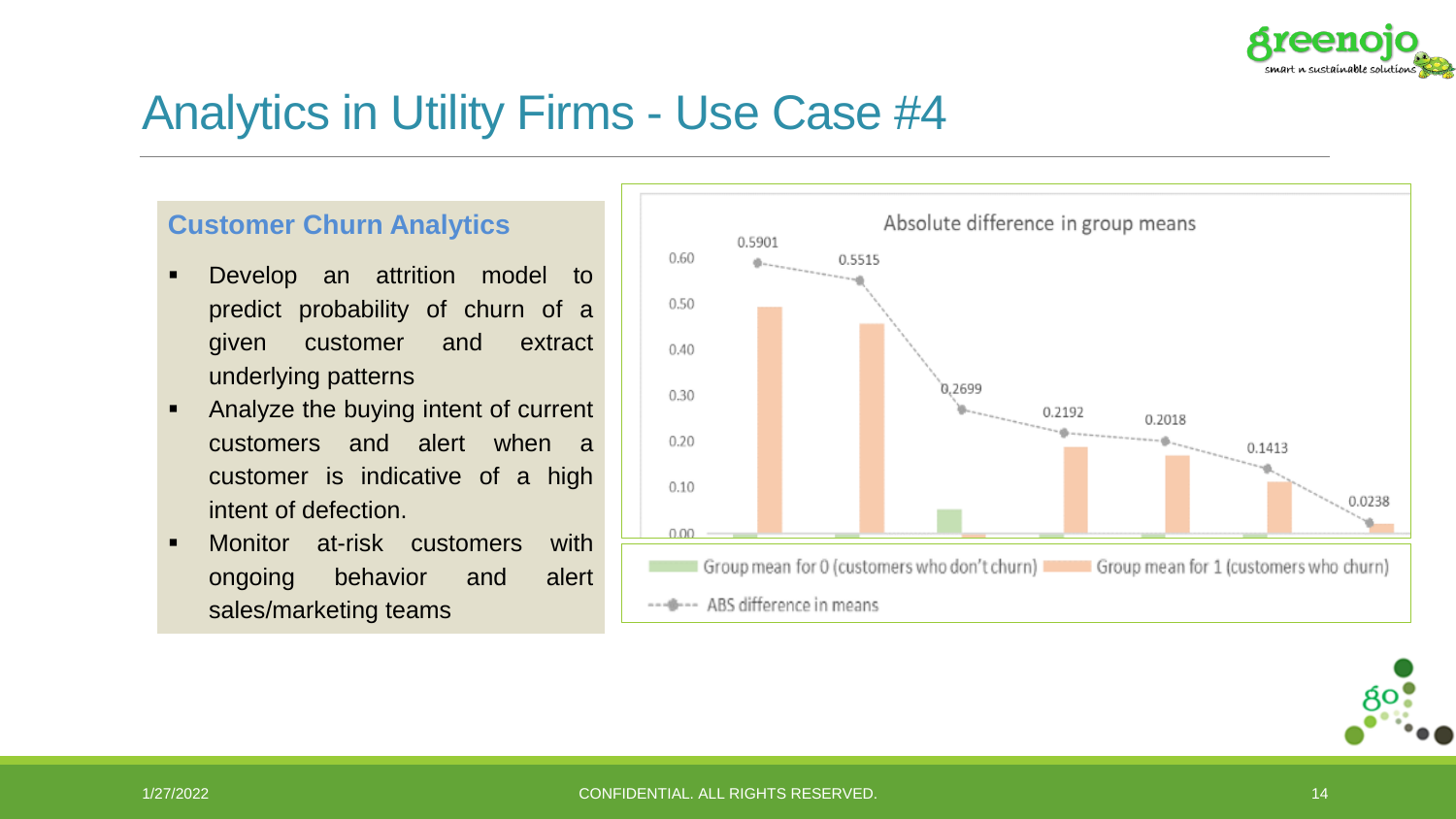

### **Bills Collections Analytics**

- Determine which factors predict whether customers will pay their bills.
- Develop a scorecard matrix for the customer base that can direct your collections team in its actions to deter the possibility of being left with bad debt
- Customer classification into high, medium and low propensity-to-pay segments based on their scores
- Extend the initial scoring model into other analytic areas, such as forecasting, segmentation and profitability down the road
- Construct service fraud models to profile usage patterns for identification of abnormal usage

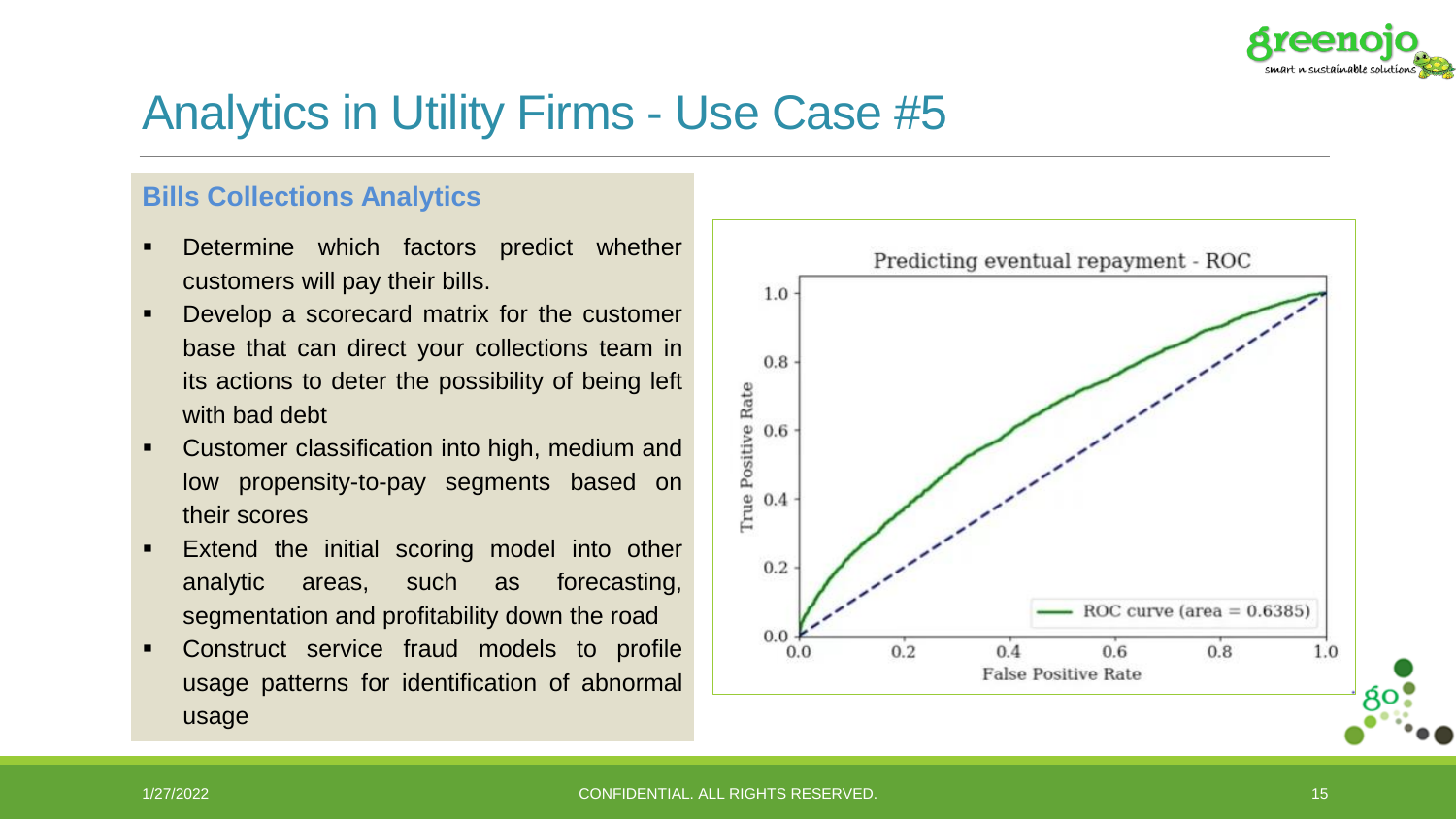

## Automation in Utility Firms - Use Case #1

### *Billing* **- Automate Business Process Exceptions for ISU**

Business Process Exception Management (BPEM) is used to analyze and monitor mass activities and online transactions. The BPEM process monitoring allows you to identify successful and incorrect processes immediately. Problem messages that occur during processes are added to a clarification worklist, using BPEM, and are distributed to the employees responsible.

| <b>Bot Activity</b>                       | <b>Features</b>                           | <b>Benefits</b>                        |  |
|-------------------------------------------|-------------------------------------------|----------------------------------------|--|
|                                           |                                           |                                        |  |
| Identify the contract number from the     | RPA bot will identify the contract number | Automate the business process          |  |
| case clarification worklist and open the  | from the case clarification list and open | exception management for contracts and |  |
| subsequent contract to remove the         | the subsequent contract to remove the     | perform billing.                       |  |
| billing block and then perform billing of | billing block and then perform billing of |                                        |  |
| the blocked contract.                     | the blocked contract.                     |                                        |  |
|                                           |                                           |                                        |  |

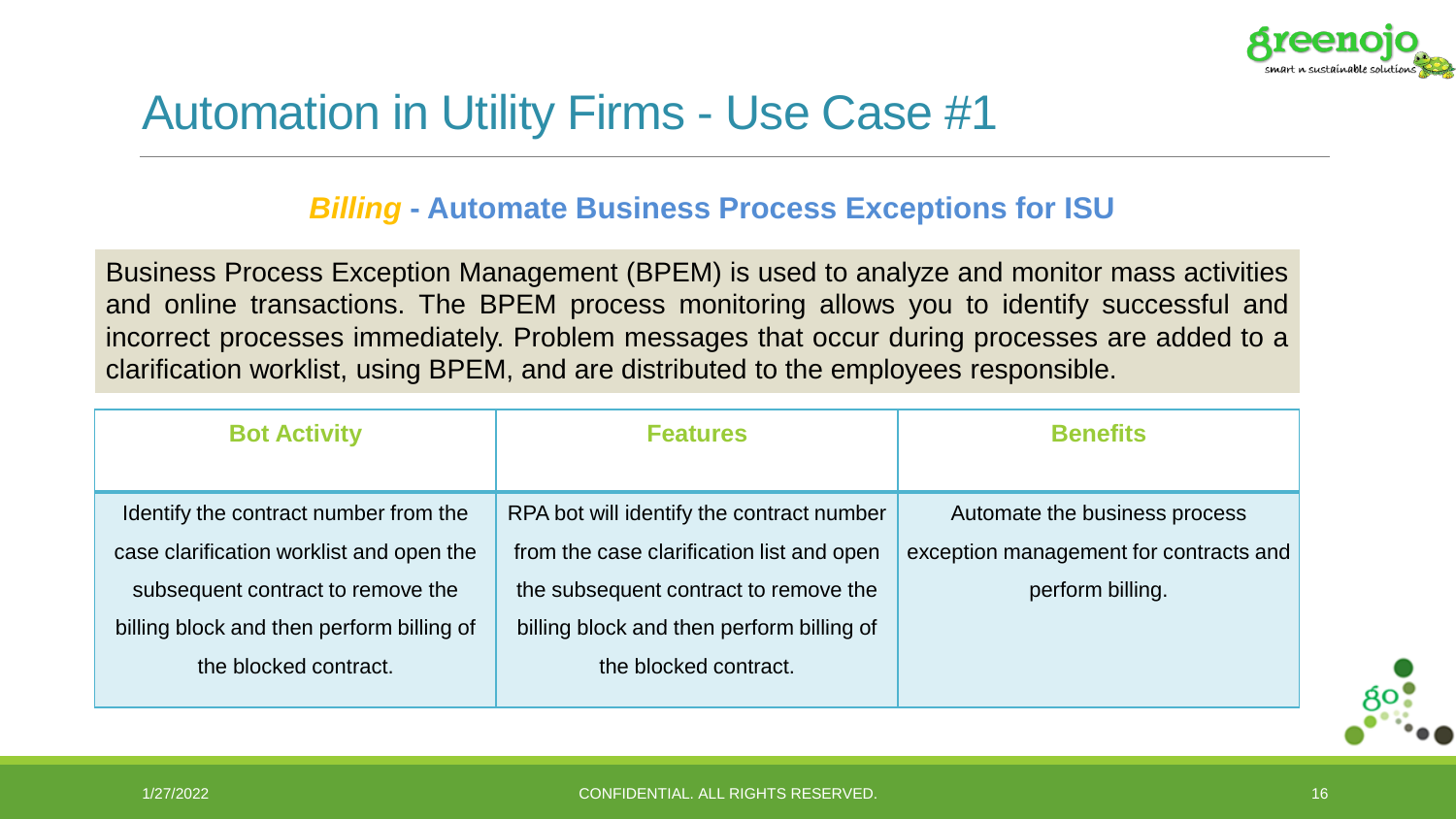

# Automation in Utility Firms - Use Case #2

### *Meter Data Management* **- Automate Bill Verification, Generate & Dispatch**

Meter reading validation before generating the bill is critical and REPs have realized the potential risk of incorrect meter reading or validation, which is why there is a need to integrate RPA in the process.

| <b>Bot Activity</b>                        | <b>Features</b>                            | <b>Benefits</b>                        |
|--------------------------------------------|--------------------------------------------|----------------------------------------|
|                                            |                                            |                                        |
| Bot validates the meter reading of the     | Creates a potential non-compliance         | Reduces the burden on the meter        |
| consumer and processes it ahead if it is   | report on consumers for overcharging/      | reading validation team and the number |
| correct. In case of an error, it flags the | undercharging. (from tariff applicable by  | of complaints that arise out of wrong  |
| issue to the concerned department, who     | "time of day" and "time of use").          | billing.                               |
| resolves it.                               | Auto generate bills and dispatch bills (e- |                                        |
|                                            | bill, print and mail)                      |                                        |

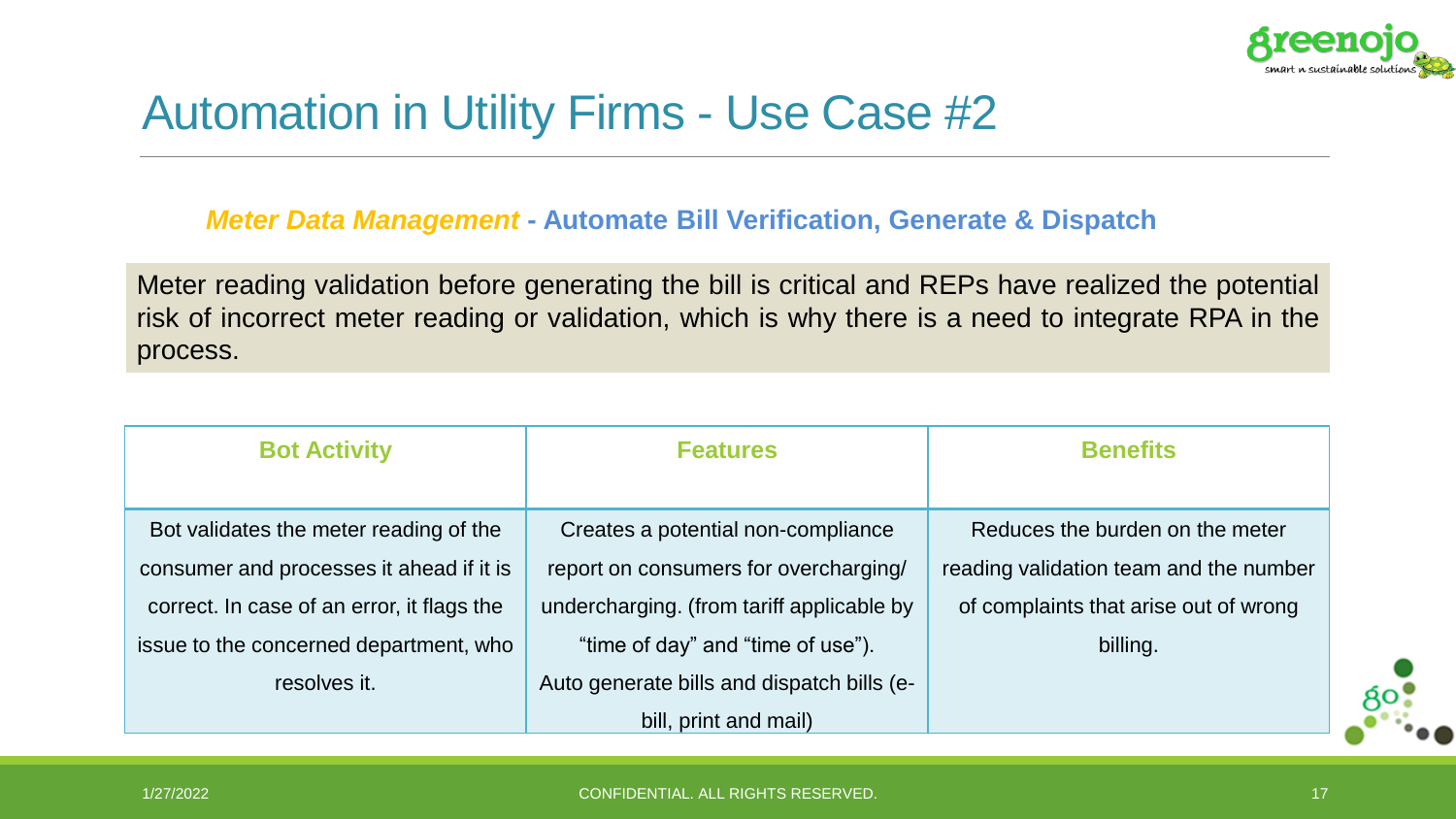

## Automation in Utility Firms - Use Case #3

### *Credit/Collections* **- Automate skip tracing for smarter & faster debt recovery**

RPA-enabled skip tracing technology with advanced skip tracing skills can potentially track down non-payers and enhance the debt recovery process. our in-house team to delegate routine skip tracing tasks and focus on high value activities such as enhancing customer relationships.

| <b>Bot Activity</b>                        | <b>Features</b>                            | <b>Benefits</b>                          |
|--------------------------------------------|--------------------------------------------|------------------------------------------|
|                                            |                                            |                                          |
| Sifts through millions of records          | Bot makes it easy to identify the current  | Utilize multiple data sets to obtain the |
| aggregated from disparate sources and      | address and best phone number. Bot         | best possible search results and speed   |
| identifies priority accounts to be tracked | can also search for alternate address,     | up the collections process               |
| and efficiently locating debtors.          | and report on the likelihood of recovering |                                          |
|                                            | an outstanding debt.                       |                                          |
|                                            |                                            |                                          |